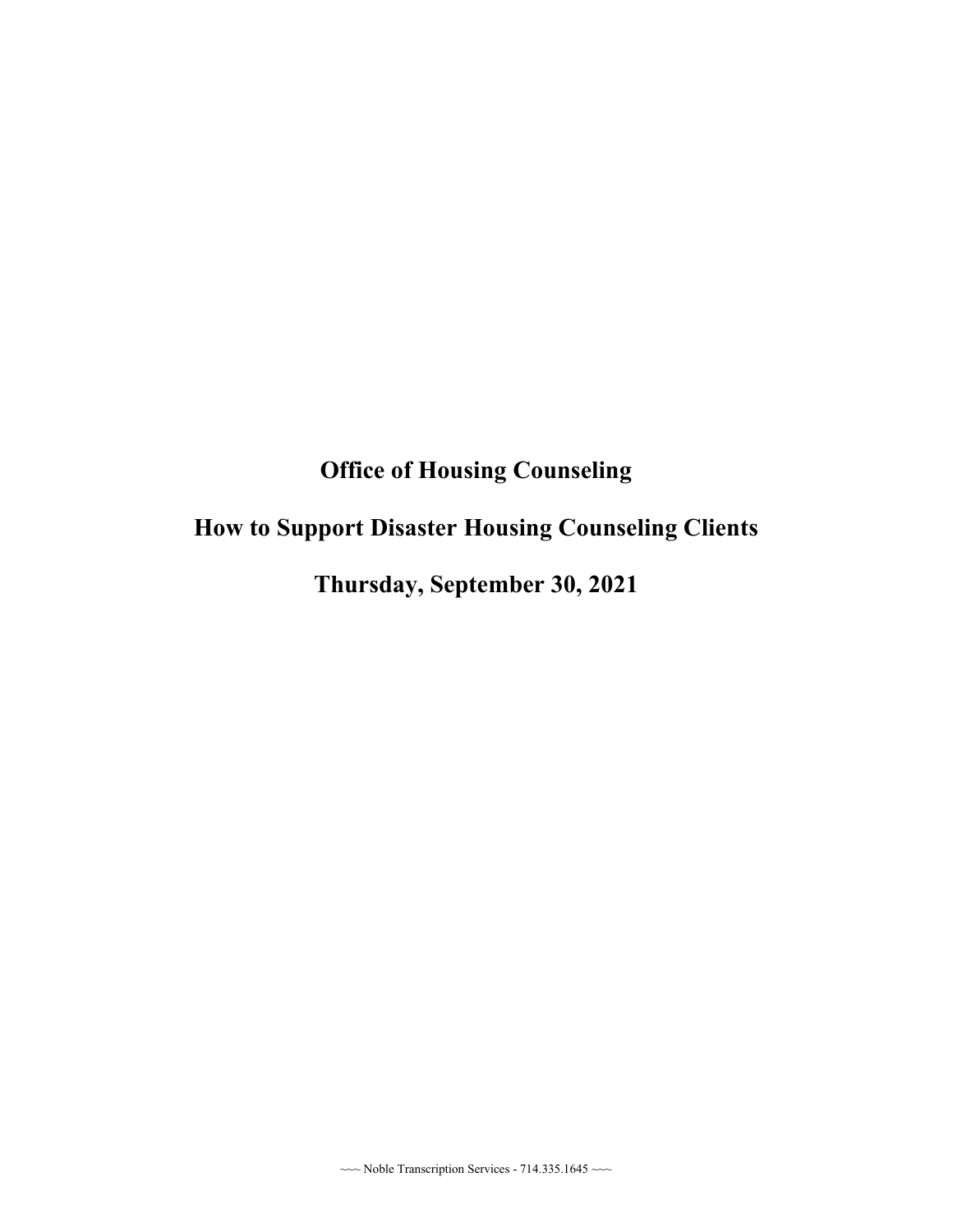Olivia Healey: Good afternoon. Thanks for joining our How to Support Disaster Housing Counseling Clients webinar today. Our webinar is being hosted on Zoom, and all of the participants have been joined in a listen only mode.

Located on the bottom of your screen, when you hover over the main display area, you have the ability to access the chat function and the Q&A function. We ask that you submit all technical questions to the chat box, and our ICF trainings team will respond as soon as possible.

 And then if you have any technical questions or questions that you want answered during our and provide a response. Q&A portion of today's session, that you submit them in the Q&A box. When submitting your Q&A, just make sure you select the host, presenters, and panelists so we're all able to see them

 presentation on the screen. So, we've provided a lot of good links for you guys to access all the I am going to deliver a link in the box where you can click and download today's presentation so you have access right away, and then they'll also be posted within our webinar archive postdelivery. So, everyone should be able to grab that, and then we'll also be sharing throughout the resources that we mention and go over.

 trainings for -- that are funded by HUD and all of our training partners. So, make sure you access On a weekly basis, we update the Housing Counseling Training Digest with all of the pending this on a pretty frequent basis so you are up to date on all of our training opportunities.

 session. And that way, we can just engage in further -- understand our audience and customize During presentations with the Office of Housing Counseling, we like to use this polling software known as Mentimeter. The link is located on the screen, and I'm also going to drop it in the box. We have some polling questions that we want to ask at the beginning and the end of today's our presentation to you guys.

So, as you join through the link that's located in the box, you can also go to Menti.com and use the code. Please click a heart so we know that you're here and able to access everything.

So, give it a little bit longer for others to join, and then we can transition to our first question. Thank you, guys, all for letting us know. And someone asked what the heart functionality is. It just lets us know that you guys are able to access Mentimeter and be able to engage with it.

So, we're going to pivot to our first question, which is, how much housing counseling experience do you have serving clients amid disaster? There's four options for you to select. So, pick the one that best describes you.

So, we're starting to see that the majority of our participants today have provided disaster housing counseling for less than a year. We have a couple that have been doing it for more than five and some that have never done it at all. So, definitely a wide array of experience here on this call. And today's presentation will will serve all the different experience levels. So, we should be good to go.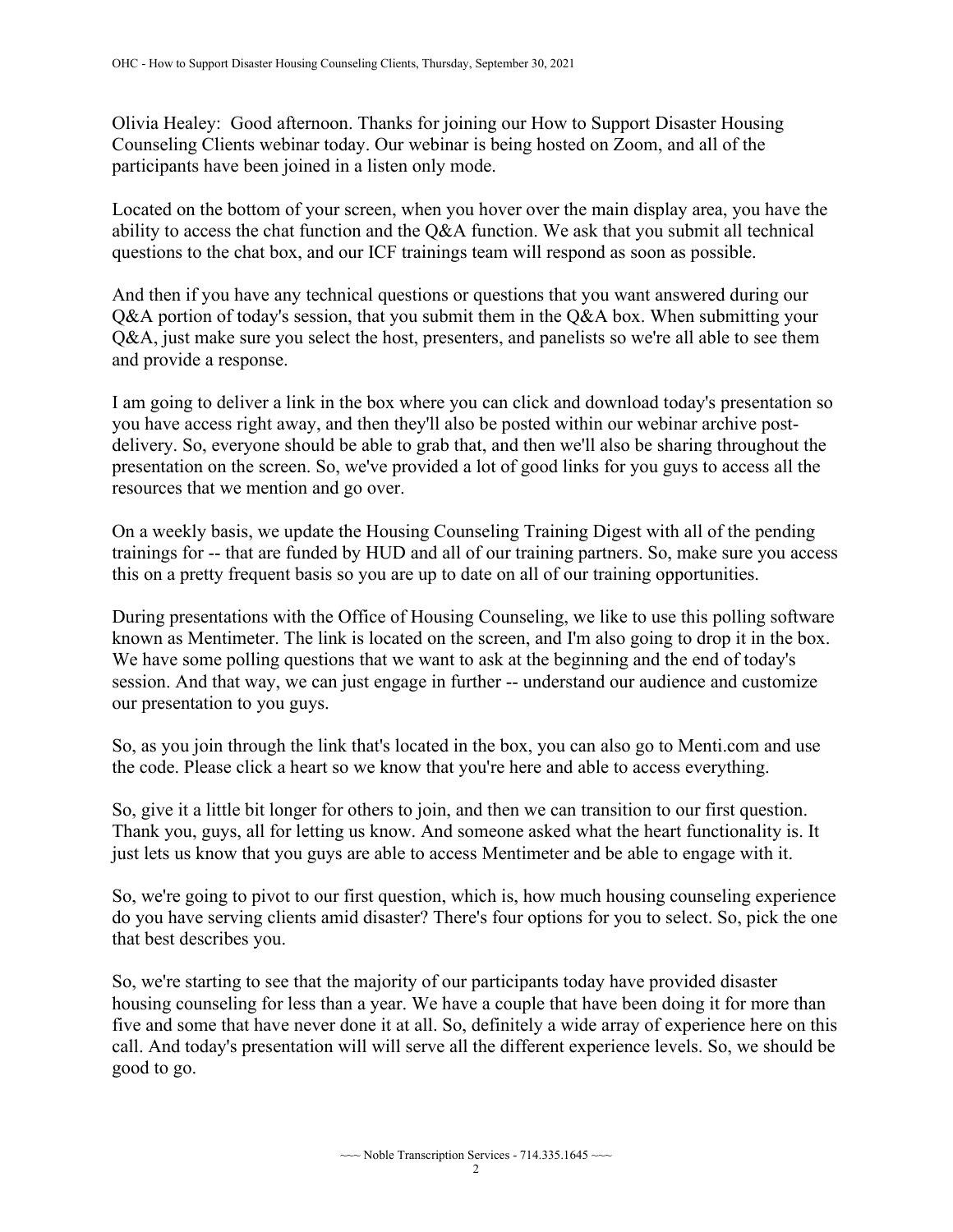So, transitioning us back to the presentation, it's my pleasure to hand things over to get started with Jerrold Mayer, the director of Office of Outreach and Capacity Building with the Office of Housing Counseling. Jerrold.

 counselors and other folks who are joining us today for our presentation on how to support Jerrold Mayer: Well, thank you, Olivia, and welcome to all the HUD certified housing disaster housing counseling clients.

Natural and man-made disasters are a part of our national life and, unfortunately, will continue to occur. Housing counselors have always been part of the preparation and response to disasters. They're often found in communities in the immediate wake of a disaster, helping displaced persons and volunteering to help their communities recover. But they were also found over the long-term helping individual families to rebuild and work with their insurance providers and lenders, as well as assisting them in accessing a wide array of national government and local recovery programs.

 disaster environment and learn how to help our clients recover. Next slide. Today, you're going to hear from experts who will help you prepare to operate in the post-

 Our presenters today include Olivia Healey, who is a community development analyst at ICF and will be guiding us through today's webinar. Joseph Sant works for the Center for New York City Neighborhoods and works with ICF leveraging his expertise in disaster recovery response.

 Angele Rogers works at FEMA as an integration team member, and we will all be benefiting from her extensive program expertise. And finally, Genea Lathers from the State of Louisiana Governor's Office of Homeland Security and Emergency Preparedness will help us focus on the issues surrounding how they're serving clients after Hurricane Ida.

 So, now, I'll turn the mic back over to Olivia, and she will take us through our agenda and the rest of today's program.

Olivia Healey: Thanks, Jerrold. So, at the conclusion of our introduction, we are going to be going through these four main categories for today's session and then follow it up with a Q&A and resource.

We were very intentional in this webinar design to deliver the content at a national level but then be able to contextualize it at the local level using currently what's happening in New Orleans as a response to Hurricane Ida and across the state of Louisiana. We will, throughout the delivery of each section, make sure to justify and explain kind of the movement and the strategic application of the concepts that we go through.

 Exchange. This is a two-part toolkit that reviews and prepares -- preparing for the disaster and With that being said, starting with preparing to operate post-disaster, we wanted to start with the touch point to the Housing Counseling Disaster Recovery Toolkit that exists on the HUD operating post-disaster.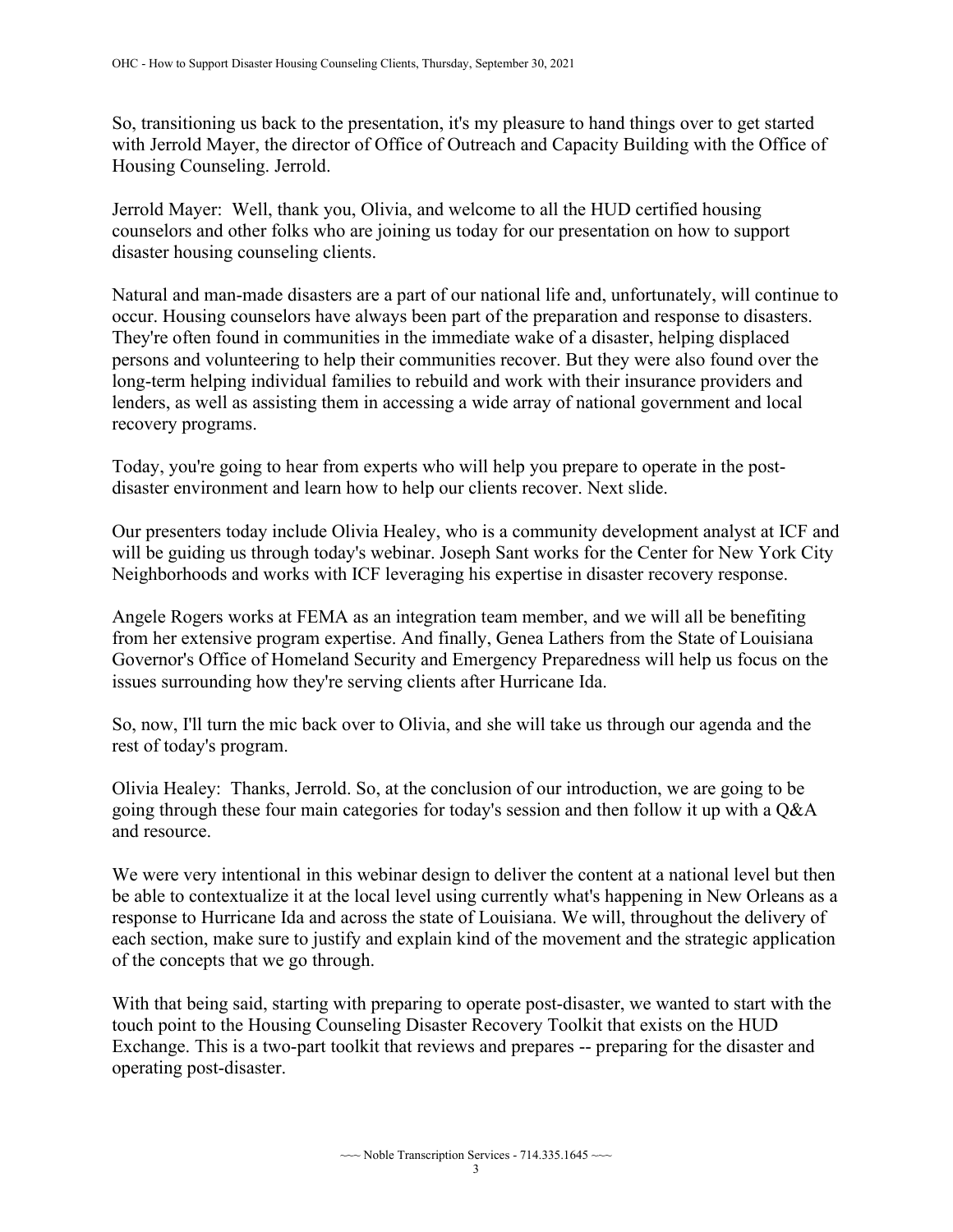This tool is a really good starting place and compilation of all the resources that housing counselors should use in providing counseling services focused on disaster recovery for their clients. The toolkit provides a series of checklists, fact sheets, compiled resources, and a full explanation of the steps that one should follow going through response post-disaster, and this toolkit has been designed specifically for housing counselors, the response for your needs and wants and lack of resources that didn't exist at one point that have been developed and built for your use and your design.

At the end of the session, depending on time, I will show you specifically how to locate it on the HUD Exchange, but you can also use this direct link located in the deck to go right to the toolkit.

At this point, I'm going to hand it over to my colleague Joseph, and he's going to walk us through the first steps.

Joseph Sant: Okay. Thank you, Olivia. It's good to be with everybody. I'm Joseph. I've worked in disaster counseling since 2012, beginning with Superstorm Sandy, and I've also advised on responses to Hurricanes Harvey, Irma, and Maria. And currently working on some Ida response with households affected in the New York City area.

The first thing I want to talk about before we go into how to help disaster-affected clients and communities is helping your agency get back online in the event it's been impacted by a disaster. And so that's what we're showing here.

The steps to reactivating your agency begin with kicking in your emergency response plan that, hopefully, you've developed in advance of the disaster, and you also want to be put in place your plan for resuming your operations called the Continuity of Operations Plan.

 you're ready to assess the situation and get back online. So, there's -- just briefly, I'll explain what If you don't know what these things are, now is as good a time as any to become familiar and prepare your emergency response plans so that, in the event a disaster does affect your agency, each of these are.

So, the emergency response plan is a plan to ensure that your staff and clients are safe in the event of an emergency, and it's going to describe the immediate actions to take to protect lives and avoid injuries and stabilize after a disaster incident. So, we're really talking about the hours and a couple days after an event. So, you want to have that lined up and planned in advance.

The second piece, the Continuity of Operations Plan, or COOP, is your plan for how to continue operating throughout the recovery process after a disaster. And this is a plan that helps ensure that your people, your facilities, your information are all protected and can function normally so you can get back to operating as soon as possible and get back to being able to help your clients and your community.

So, there are tools available on the HUD Exchange that can walk you through this, give you an example of an emergency response plan, give you an example of a COOP. So, I encourage you to use those resources.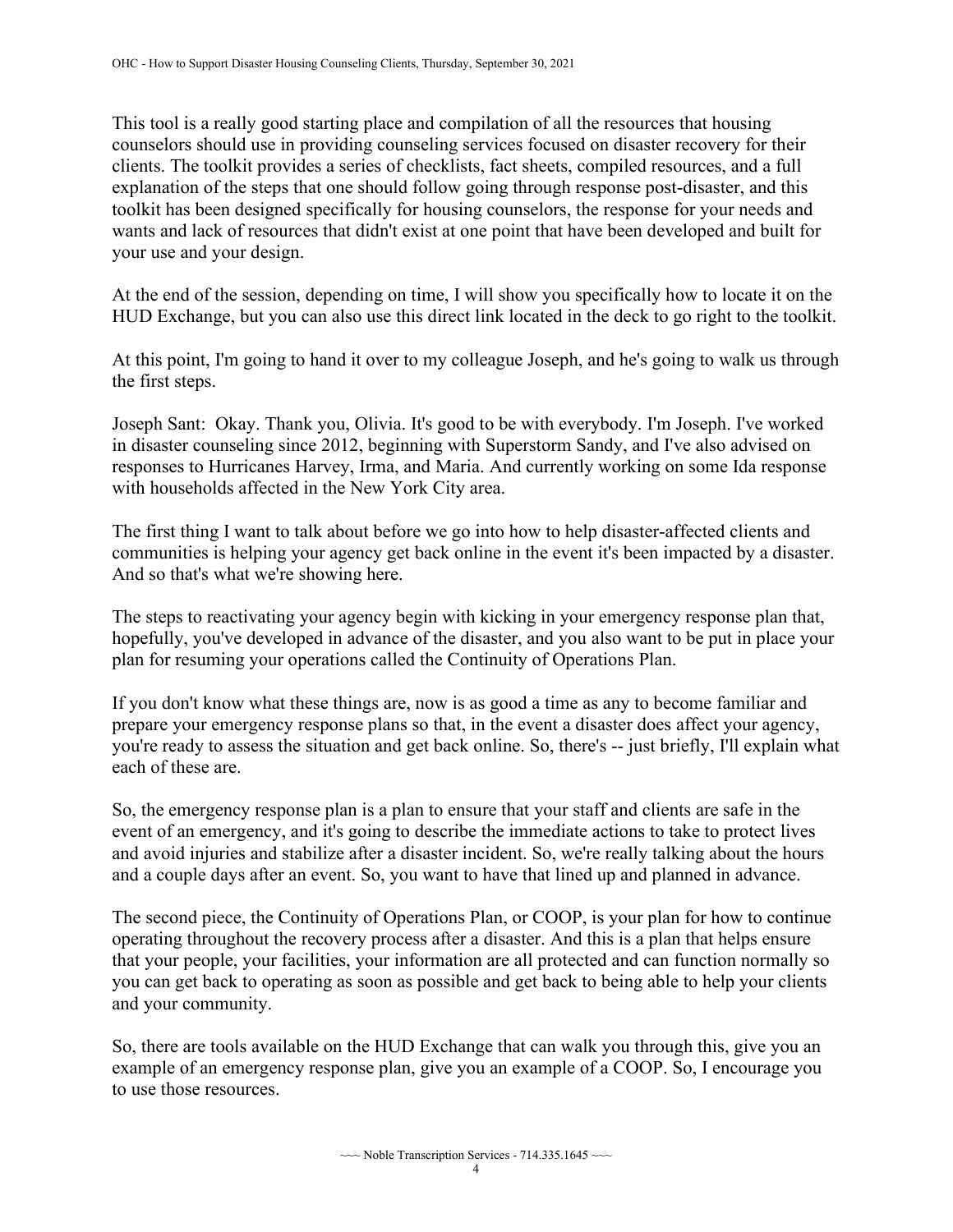housing counseling agency's ability to operate after a disaster -- and that's impacting your request to HUD or your HUD intermediary. So, there's information about that in the toolkit as And just one thing to highlight. It's very important that, in the event a disaster does impact the agency's ability to carry out your housing counseling work plan, get in touch with your HUD point of contact. Let them know what's happened. Let them know how the event is impacting your ability to continue. It is a possibility -- it's an option to submit a temporary inactive status well.

And I'll just highlight a few of the steps, those critical steps that get triggered as you're getting your agency back online if a disaster has occurred in your community.

So, the immediate recovery steps could include, first, just getting in touch with your local public emergency services. You're going to be assessing your facility's safety. You want to be contacting your staff. It's great if you have a phone tree that you've developed in advance so you know, in the event something -- a disaster occurs, you have a way to run down and contact each of your staff and make sure they're all accounted for and safe.

And then you're going to be determining your short-term operational plans. And again, why is preparation so important? This is a lot to respond to and address immediately after a disaster. It's a lot of boxes to check and steps to take, and if you are prepared with a plan before the disaster hits, you're not going to have to be making quite so many decisions on the fly. You're just going to be able to execute as many of these steps as possible.

And so, again, resuming those operations, if you're working out of an office facility, you're going to be focused on restoring that facility and your equipment and making sure you're in touch with staff and their needs. So, that's just a sampling of kind of what you may need to be ready to do in the event a disaster has impacted your agency itself.

offered to clients and the communities that you're working with. So, next, we're going to talk about actually getting those post-disaster programs and services

And so, here are some of the topics that we're going to cover today. And I'll talk through a bunch of these, and I'm really glad that we're going to have Genea from the state of Louisiana with us and take advantage of her expertise. But I'll hit a few of these real quick.

 or they might be traumatized. And many housing counselors do have experience assisting The first thing that I just wanted to ground us all in as we talk about providing disaster housing counseling services is just being aware of the fact that many clients might be impacted by PTSD, individuals and families in crisis. Might be dealing with families facing eviction or foreclosure.

So, crisis may not be new to you, but it is important to -- whether you've had a great deal of experience working with disaster-affected families or not, to always be aware and remind and be cognizant of the grave circumstances that families affected by a disaster might be in. You could be dealing with families who are reeling from an event that's caused financial loss, harmed their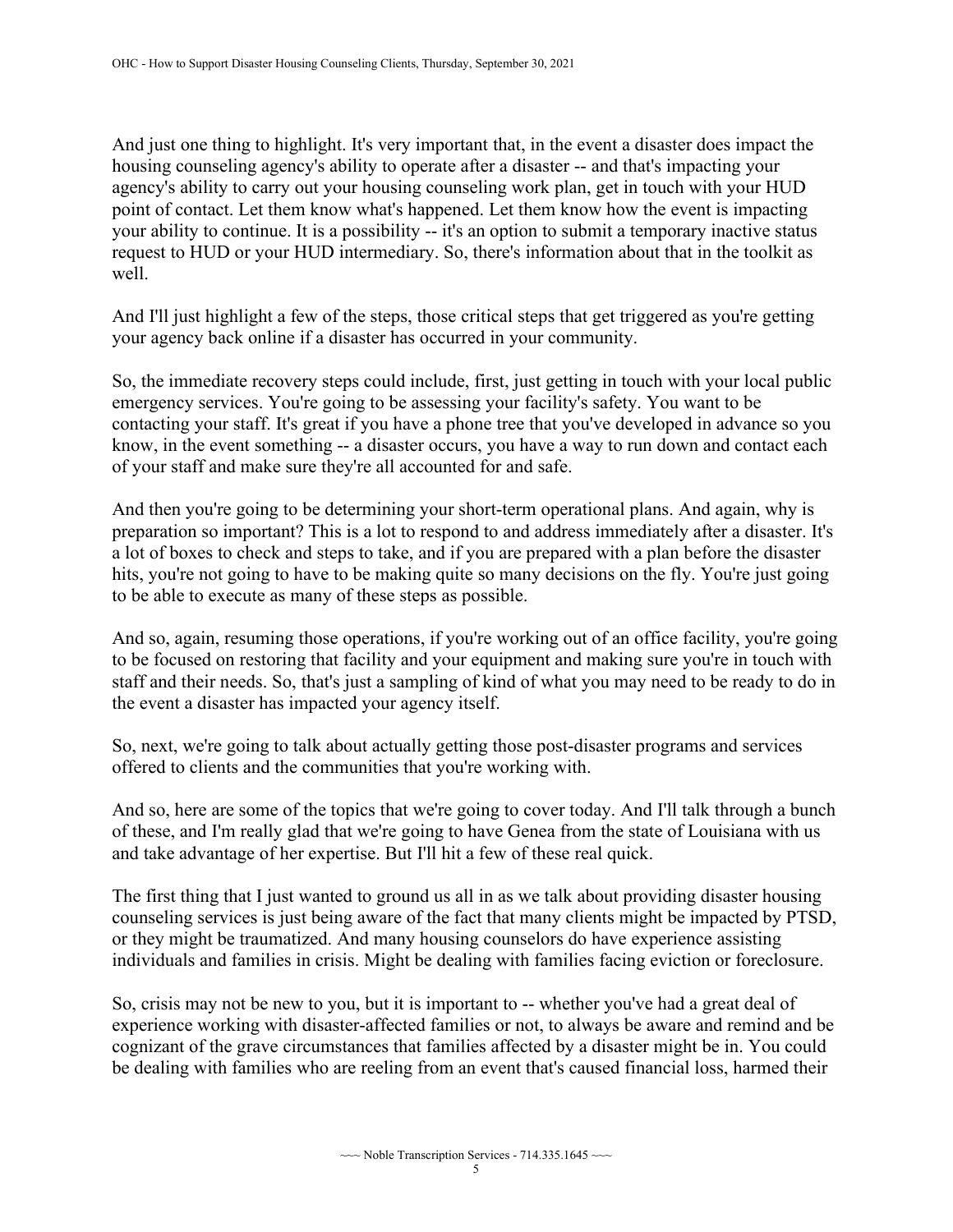life or their safety, harmed their loved ones and neighbors, and impacted their ability to have a roof over their head. And so, there is a high incidence of PTSD from disaster events.

 clients to do as you work together to address their challenges. So, that really requires just making that adjustment, being intentional about adjusting your approach, how you communicate with your clients, and being aware of what you're asking your

So, many of the counselors that I've worked with have found it beneficial to get trained up by professional social workers before they begin really providing a lot of services to help them make that adjustment to working competently and sensitively in a trauma-informed way with individuals. And we're going to hear from Genea about that as well.

Some of the other challenges that survivors are facing after a disaster, they're going to need to access a lot of financial resources and just getting organized and being able to understand what those resources are and then applying for them, overcoming barriers. Maybe they need to gather documentation, and maybe they need to contend with missing information. Maybe they need to overcome a denial of benefits.

And so, there are so many resources that a disaster-affected household might be pursuing, often at the same time. So, it's a lot of logistics for a client to keep up with. It's a lot of paperwork to keep track of, a lot of program rules to keep track of. And this is where housing counselors can be really helpful at helping clients navigate each of those programs, navigate each of the documentation requirements, and overcome some of the bureaucracy that's just a fact of life in accessing benefits.

 struggling many months after a disaster with housing payments, rent, mortgage, debts that rack up. So, you may be helping clients cope with those -- that financial damage that's occurred. Another common challenge is financial problems caused by disasters. Of course, a disaster can take a big bite out of someone's finances. And so, that's why we see a high incidence of people

Difficulty accessing assistance programs and challenges with the recovery process. And those can take many forms. They could be as simple as I just need help understanding this form. I just need help understanding the requirements of this program.

 remain in the place that I've been living? Can I really get enough resources together to perhaps -- They could also be much greater challenges that are long term, such as, can I really afford to if I've been impacted by a flood disaster, can I get enough resources together to repair and reconstruct? And when can I return to my home? And giving people that kind of long view is, for an experienced counselor, a really valuable service that you can provide to a disaster survivor.

We're going to hear about in a minute some of the common issues that come up with proving ownership. So, particularly for benefits programs that are for owners of property, there are many challenges that can come up, especially in the vulnerable communities that we're often dealing with. And that's a way that counselors could help clients access the benefits.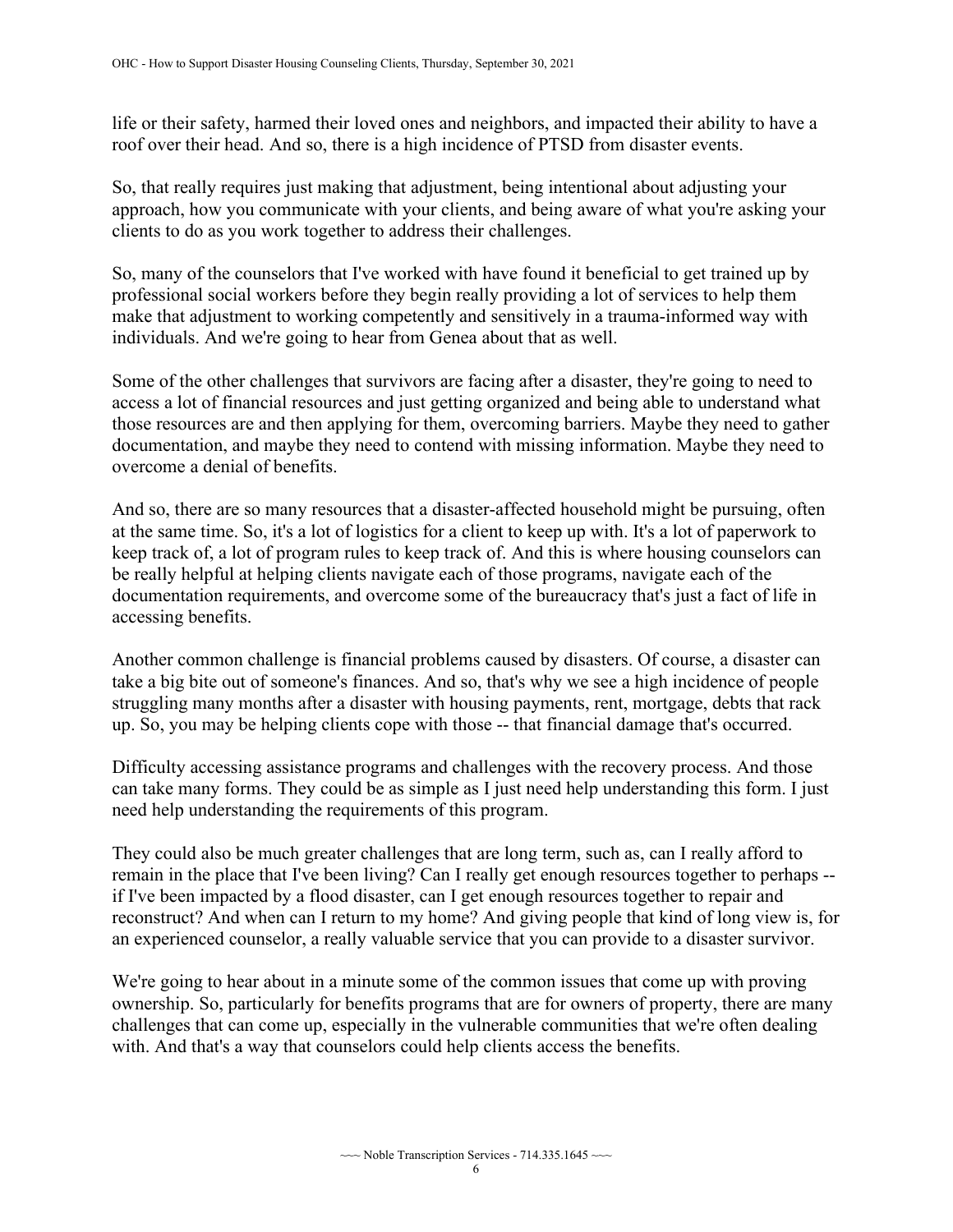And there are, of course, challenges beyond housing. Public benefits, health and safety, and so, it's really important to, if you're going to be doing this work, build up your referrals, your connections, and your partnerships so you can connect clients to needs that go beyond perhaps what a housing counseling agency is equipped to handle.

 to take it away and educate us about some of the experiences during Hurricane Ida. And we'll talk later about some of those partnerships, but I'm going to hand it off here to Genea

Genea Lathers: Thank you, Joseph. And again, Hurricane Ida was very catastrophic to our state. We still, a month after impact, are still getting a lot of reports of those who are still living within their cars, making their own man camps, especially in some of the most heavily impacted areas, which is Lafourche, Terrebonne, St. Charles, St. James, St. John the Baptist.

So, just wanted to give you all an idea about PTSD and trauma and showing the level of care that these survivors will need in terms of hand-holding, not just giving them resources but hearing them when they say what they've lost, when you look at their situations, and be able to listen to them and truly give them some alternatives that will work for them.

 So, studies show that between 30 and 40 percent of victims exposed to hurricanes and other since the summer of 2020. Hurricane Ida was the second most damaging and intense hurricane to disasters develop PTSD. And unfortunately, for Louisiana residents, we faced five named storms make landfall in Louisiana on record. In one parish alone -- and that's Lafourche, in the lower region, over 14,000 residents are currently displaced.

 So, we just want to -- again, want to encourage you, especially those that are getting deployed to PTSD and trauma can cause survivors of natural disasters to become irritable, numb, or anxious. the area, to take care and have a good general understanding of what these people are going through when you're providing them some counseling services. And I appreciated your comment of getting some overall social work training because it's definitely going to be needed.

Joseph Sant: Thanks, Genea. And so, some of the topics that are going to come up when you begin to provide disaster housing counseling, some of the specific, how can you actually intervene in those issues?

So, disaster housing counseling often is about educating. If you're dealing with homeowners, it's about educating them about mortgage assistance options that might be available to them if they're in a presidentially declared disaster area, including forbearance.

 to suspend making payments for a set amount of time after a disaster. So, in the last decade, beginning with Superstorm Sandy but also in response to Harvey, Irma, and Maria federal investors and mortgages, including Fannie, Freddie and FHA and all of the federally backed investors, have really developed much improved options for homeowners who have been impacted by a disaster, with forbearance being a primary tool that allows homeowners

So, if you have a homeowner who's got a federally backed mortgage, that's something you want to help them look into. See if that's right for their situation and also being -- keeping an eye to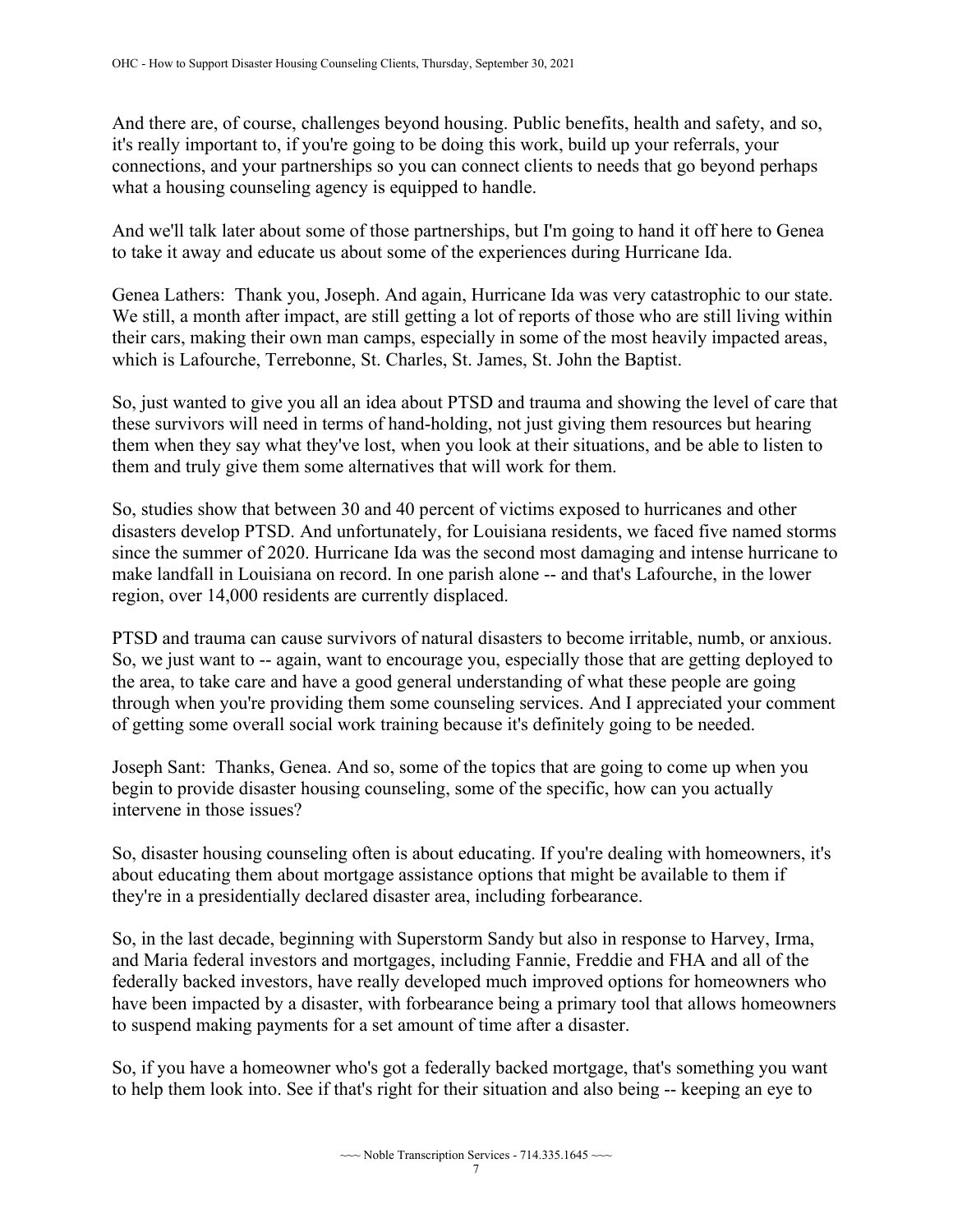what happens at the end of that forbearance, if you take it, and really making sure that you're able to counsel your clients ahead of time so they can understand what happens to those payments that I miss at the time, whether it's 12 months or before that? When I'm ready to resume, what happens at that point?

Another topic that counselors are very useful in helping homeowners through is, again, applying and documenting for mortgage relief, insurance, government assistance, and philanthropic assistance. And here I'll emphasize documenting.

When you're helping clients apply for benefits, you may run into this concept again and again of duplication of benefits. And when we talk about duplication of benefits in the disaster recovery context, what we mean is federal recovery benefits often come with this stipulation that the assistance that's being provided to the disaster-affected households shouldn't duplicate other sources.

 other programs that are federally funded that come online and it becomes necessary for that make sure that that homeowner can communicate or that resident can communicate to other federally assisted programs how they spent those benefits and establish it's not duplicative? And this can often become complicated for a family that maybe right after a disaster was able to receive some benefits from FEMA, was able to receive some insurance, and then later applies for household to explain and document, how did they spend those prior benefits? And how can we

federally assisted programs how they spent those benefits and establish it's not duplicative?<br>And that was something that, in the disasters that I've worked in, has become an issue for a lot of families and a lot of households having to document things that they weren't aware they were going to need to explain later. Maybe they didn't know that later they were going to have to show receipts for how they spent their FEMA funds, receipts for how they spent the SBA disaster assistance.

So, that's very important as you're advising clients, to make sure that you're helping them stay organized, keep documentation, and help them understand why that's important and why it could be important later.

And I'll mention philanthropic resources. I think that's something I've seen counselors be really important to as kind of a gateway to what are the different philanthropic grants that might be available just in that community. And I'll give you an example.

In prior disasters, including Superstorm Sandy in the Northeast, we had housing counselors become case managers for philanthropic grants. An example was a program called the Unmet Needs Roundtable, and that was a faith-based nonprofit philanthropic grant, and counselors became a really important way for households to access that type of philanthropic assistance. And the ability to fill kind of gaps between what FEMA can pay for and what SBA can pay for is really helpful for a counselor to know how to do.

We want to mention renters here, as particularly vulnerable households, may need to understand their housing options post-disaster. If your rental unit has been impacted by a disaster and it's not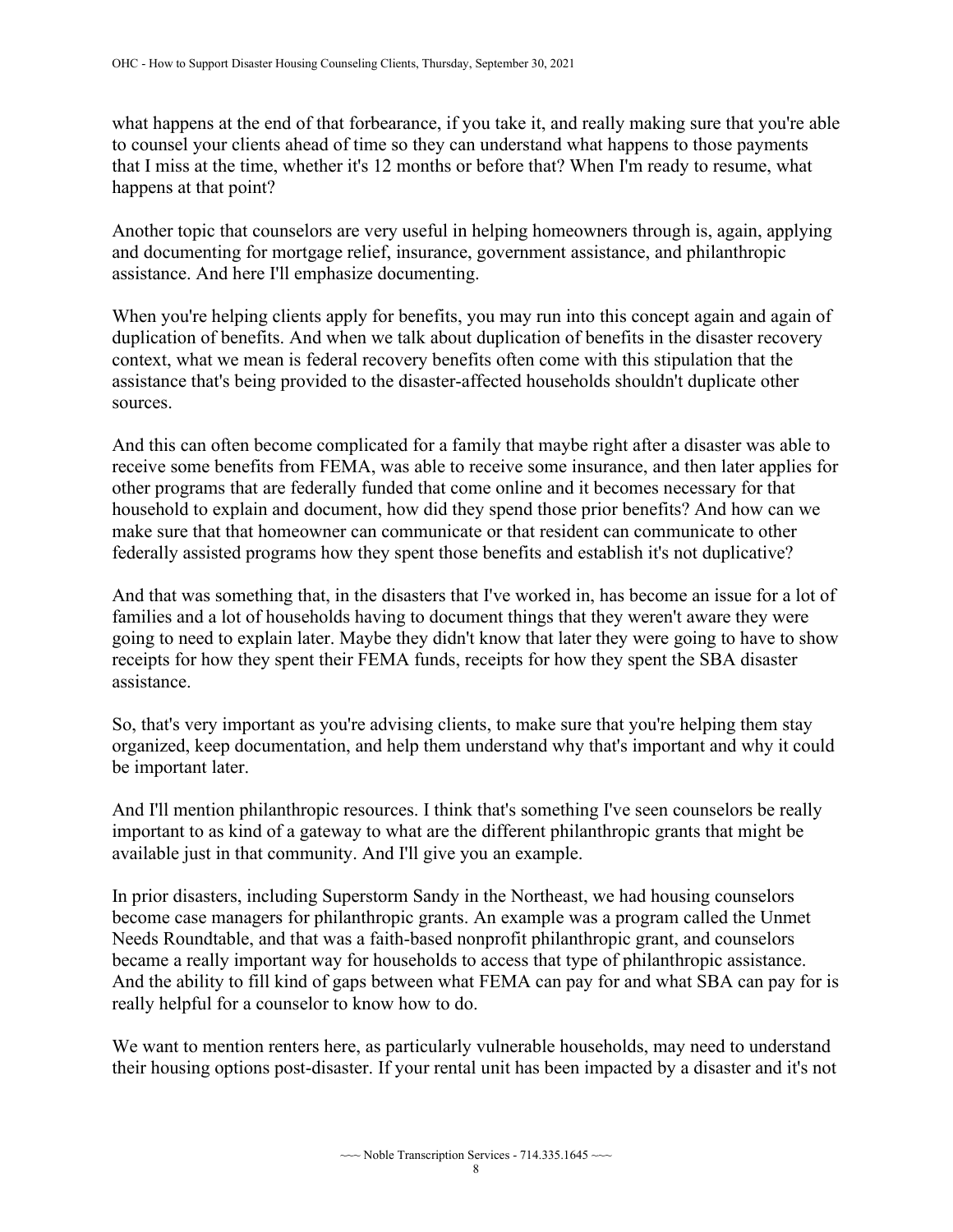when it's safe? What happens to the rent in the meantime on that unit? livable and you need to relocate out of that unit, what are your options with returning to that unit

And you may want to be able to connect clients that you're encountering to appropriate legal assistance, if available and if that's necessary, if there are issues that rise to the level of needing landlord tenant assistance.

Reviewing budgets and creating finance plans is important for long-term recovery and making sure that the financial impacts of the disaster are really kind of understood and then grappled with by that household and that they have a plan for kind of overcoming those impacts.

Counseling about scam and fraud. Unfortunately, immediately after a disaster, scams are going to proliferate. So, we want to be warning clients to beware of actors that pose as government agents, ask for financially sensitive information, bank account information, Social Security numbers. Got to really warn clients to be on the lookout and to validate whether the person they're dealing with that's asking for that sensitive information is legitimate.

And I'll just mention a couple other things here about coordinating housing opportunities with property owners. Some counselors have been able to provide help with families that need to relocate due to damage to their current property. And so, connecting with property owners is useful for counselors to know how to do, if that's an area they work in.

And also, again, I'm just repeating the importance of referring clients for additional benefits. You're not going to be able to address all of a household's needs just through the housing lens. You may need to refer out to different resources.

 a recovery, as part of the recovery process. Locating temporary shelter or transitional housing. So, a few more of the kind of ways that we want to share with how counselors are effective after And I'll share an example from New York where counselors helped homeowners find housing so that their properties could undergo reconstruction and rehabilitation, sometimes which took 12 months or 18 months or longer.

So, the ability to help a household find affordable rental housing and find a way to pay for it through different benefit sources was really important in that recovery.

And so, for these topics here, assessing long term recovery options, understanding a healthy housing and safe and resilient rebuilding, and understanding flood insurance, I find that these topics really interrelate. They're all about helping homeowners and renters and residents understand, maybe not in the days immediately after a disaster, but once they're able to take a long view, what's the long-term look like? And you might be dealing with a household that's living in the floodplain, a special flood hazard area.

 flood insurance costs are integrated into your monthly mortgage payment. And in order to properly counsel that client, you may need to help them understand, for instance, if you live in a special flood hazard area, your flood insurance costs could be rising, and your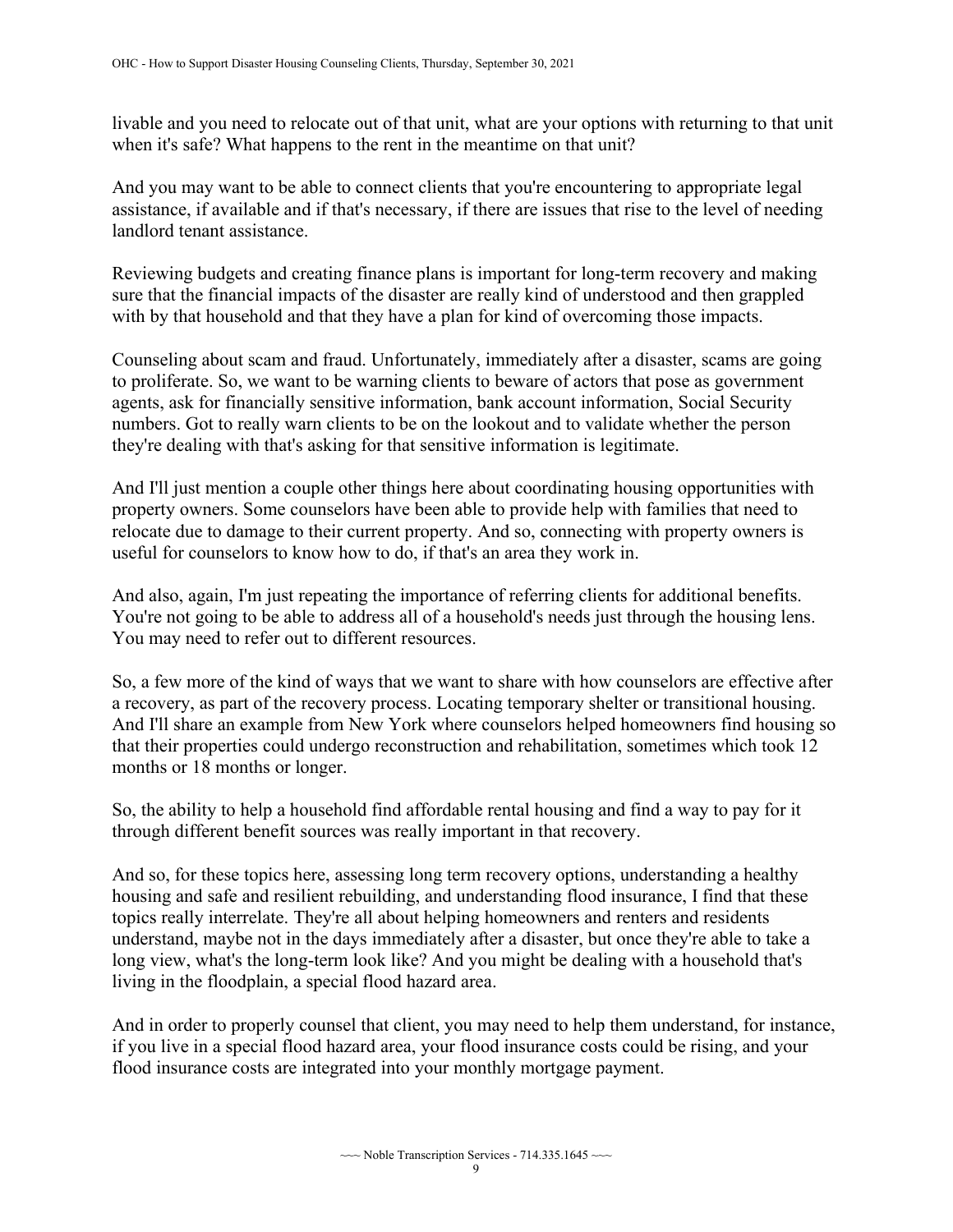in that home that you've been in? And what can I do to my home to lower those costs? If I do manageable to me? And what type of assistance do I need to be asking for in the recovery And if those costs continue to go up and up and up over time, can you really afford to to remain want to remain in that property, how can I make sure that the costs of keeping that property are context?

 So, understanding all of those issues is -- each of them is kind of a multiple hour session unto itself, but I just wanted to flag that. Becoming familiar with flood insurance in particular, is really important to providing that long-term counseling.

So, I'm going to hand it off here to Genea, and we're going to hear about some other shortfalls that clients may need to overcome.

Genea Lathers: So, documentation, documentation, documentation and especially in proving ownership, is critical to a property owner's ability to obtain disaster rebuilding resources from FEMA all the way until we get Community Development Block Grant Disaster Recovery Funds.

So, Disaster Legal Services is available, and we will share with you, those who are coming to the state, some of the resources within the state to begin to help with these services and to point these survivors in the right direction. But proving ownership is just one of our most common shortfalls that survivors continue to struggle with in the ability to obtain disaster rebuilding resources. Next slide, please.

 there's nothing within record. Typically, cost of hiring attorneys and fees are off -- are, most of So, some of the most common in ownership is the heir property where it just falls on you, and the time, too much for a survivor to be able to obtain. Getting a will and going through a succession process is very tedious, but it's needed to be able to legally prove ownership and to transfer the title.

Lost ownership documents are also common, which you can walk through the client assessing some court records and/or obtaining documents from their mortgage servicer.

Also, co-owned property presents a challenge when the other person doesn't want to sign applications, loans, or other documents. And also proof of ownership of movable homes, especially for those who are in mobile homes that live on land that doesn't belong to them.

So, a lot of challenges within that area, but just want you all to be aware of some of the most common and some that need to be walked through a little bit more steadfastly and a little bit more in detail and working with some legal services that are probably going to be needed.

 states as well, including a lot of the disasters I've worked in, where counselors often needed to Joseph Sant: Okay. And so, that's a great place to highlight the need for partnerships in Louisiana. The issues that Genea just described are issues that disaster survivors face in other refer to a legal services partner when there was a complex ownership issue and figure out, how do I establish that I own this home so that I can qualify for benefits? But we're going to talk about some other partnerships as well.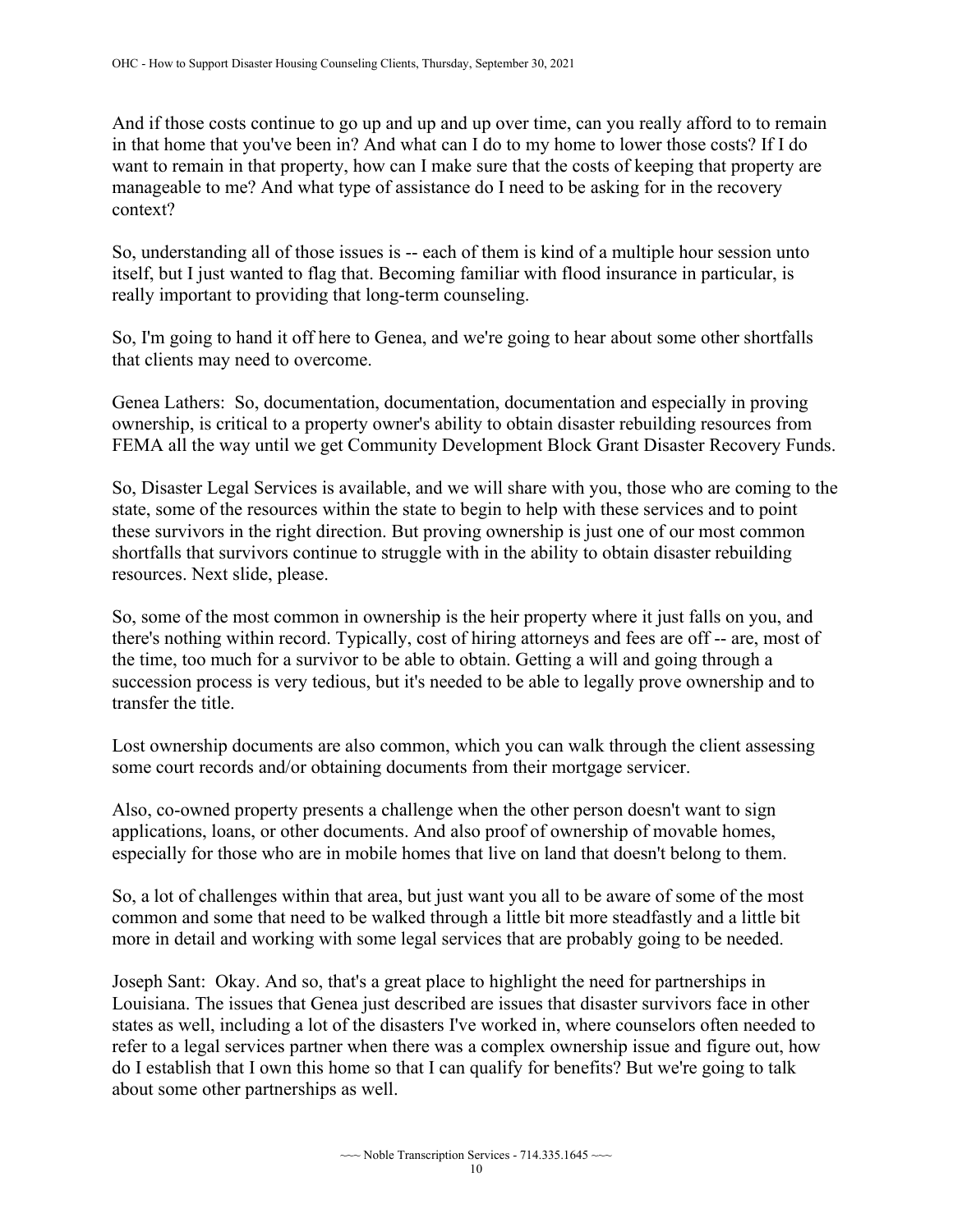If you're new to disaster housing counseling, you're going to become aware that providing disaster housing counseling services requires a lot of effective partnerships, maybe that wouldn't have existed in other practice areas, with a range of entities and other professionals.

 we have put on the HUD Exchange, a tool called Partners for Disaster Recovery, and that So, housing counselors, you can do a lot, but certainly, you don't need to attempt to do it all. And contains a full list of suggested partnerships for counselors who are building out a disaster housing counseling practice. So, I do encourage you to look at that after this session, but here are some of the major ones that we want to highlight.

FEMA, of course. Since FEMA is providing so many critical forms of financial and other assistance to disaster-affected households, we're really glad to have Angele from FEMA here, and Angele is going to talk about the kinds of assistance housing counselors should know about. We're going to go over SBA disaster assistance loans, which are not just for small business owners but for disaster-impacted households.

And here I'll mention nonprofit networks. There are national networks that coordinate services in the event of a disaster. National voluntary organizations active in disaster or a national VOAD, you definitely want to become familiar with and establish partnerships with your local chapters of VOAD, if you're doing this work.

And as Genea mentioned, legal assistance partners are critical. An example is after Superstorm Sandy and in other disasters, a lot of nonprofit legal services providers establish specific disaster assistance clinics, and they triage issues ranging from insurance appeals, mortgage relief, landlord-tenant issues. So, that is one of the critical partnerships to assess in your area. Figure out who's doing that work on the legal services end, and make sure you're linked up and ready to make referrals.

And we're also going to hear a bit later from Genea about some other state partnerships and examples of what those look like.

Before we go into that, I'll just also mention HUD CDBG-DR programs. And for those who don't have a familiarity with CDBG-DR, stands for Community Development Block Grant for Disaster Recovery, and CDBG-DR programs are funded through congressional appropriations. And these programs typically come online many months after a disaster event.

 typically are funding longer-term recovery needs. And often, housing counselors can have a role So, they're not going to be right immediately available after a disaster, but they're going to be set up by state and local government entities using federal funds. And those types of programs to play in CDBG-DR programs. But I'm going to hand it off here to Angele to talk about FEMA.

Angele Rogers: Thank you, Joseph. I appreciate that. So, FEMA's made up of two programs, individual assistance and also public assistance. And individual assistance, as it's named, works with individuals and households as it relates to their disaster needs. So, we're going to briefly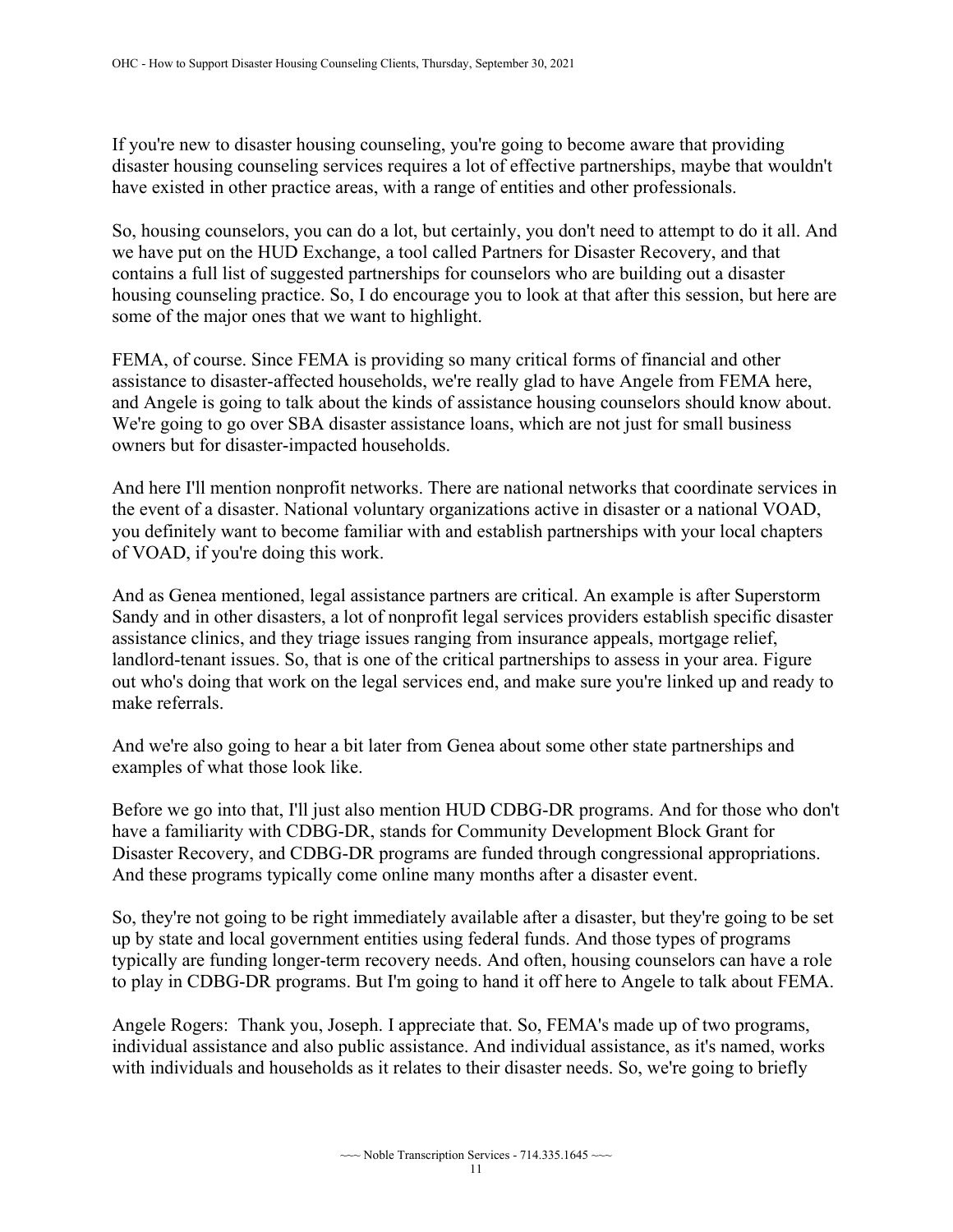give an overview of this. I will say that we often provide additional training, if you're interested, and we can help coordinate that with you.

The first thing I want to say is that FEMA does not always come to a disaster. It has to be a federally declared disaster, which is a request that is made through the state and obviously approved through leadership and then through the president of the United States himself.

Our goal here in helping survivors is to make sure we're not duplicating benefits. For those survivors that have insurance, whether homeowner's insurance or flood insurance, that's their first go to is to go through their insurance company. If you're underinsured or not insured, this is where FEMA programs come into play.

 are the damages to your home. Our programs are grant programs and are not income dependent. What they're dependent upon

not looking as there's a chandelier. What we're looking at is, how can we provide them light? So, let's start off by talking about the individual household programs or the individual housing programs that we have in place. We help out with repairing someone's home. An inspector will come to the house and determine the amount of damages. The difference between FEMA and insurance is that we look at it through the lens of, how can we make this house safe and habitable? So, I'll give the example of, if someone has a chandelier hanging in their house, we're

 repairs. So, instead of a chandelier, you will receive funding to get you a socket and a work -- So, the amount of money that's received through our programs are for basic needs and basic and a light bulb so that it provides that light. That's probably the easiest example to explain how our programs work.

The repair funds are to be used exactly for what its intent is, is to repair the actual home. So, when an inspector meets with the family and walks through the home with the family, they're looking for things that are needed in order to make that home safe, secure, and habitable. They're looking for things of, is there hot water? Is there a workable kitchen where they can cook?

Where the challenge comes into play is if you live in a three-bedroom home, however, it's just one person that lives there, FEMA only funds to repair one bedroom. It's not looking to repair all three bedrooms. That's the difference between FEMA repair funds along with insurance repair funds.

 and, also, they lower the amount to cover their house. Also, we find that deductibles are a huge I mentioned under-insured, and oftentimes we see this, especially here in the state of Louisiana. Folks receive insurance money, but as time has gone on, either their insurance has skyrocketed issue which causes gaps in funding.

 to see if they're eligible for some additional repair money. What we advise is for those people that do have insurance, please still have them submit their documentation because, oftentimes, if they are underinsured or have some sort of gap in the funding that they would typically receive from insurance, we're able to take a second look at that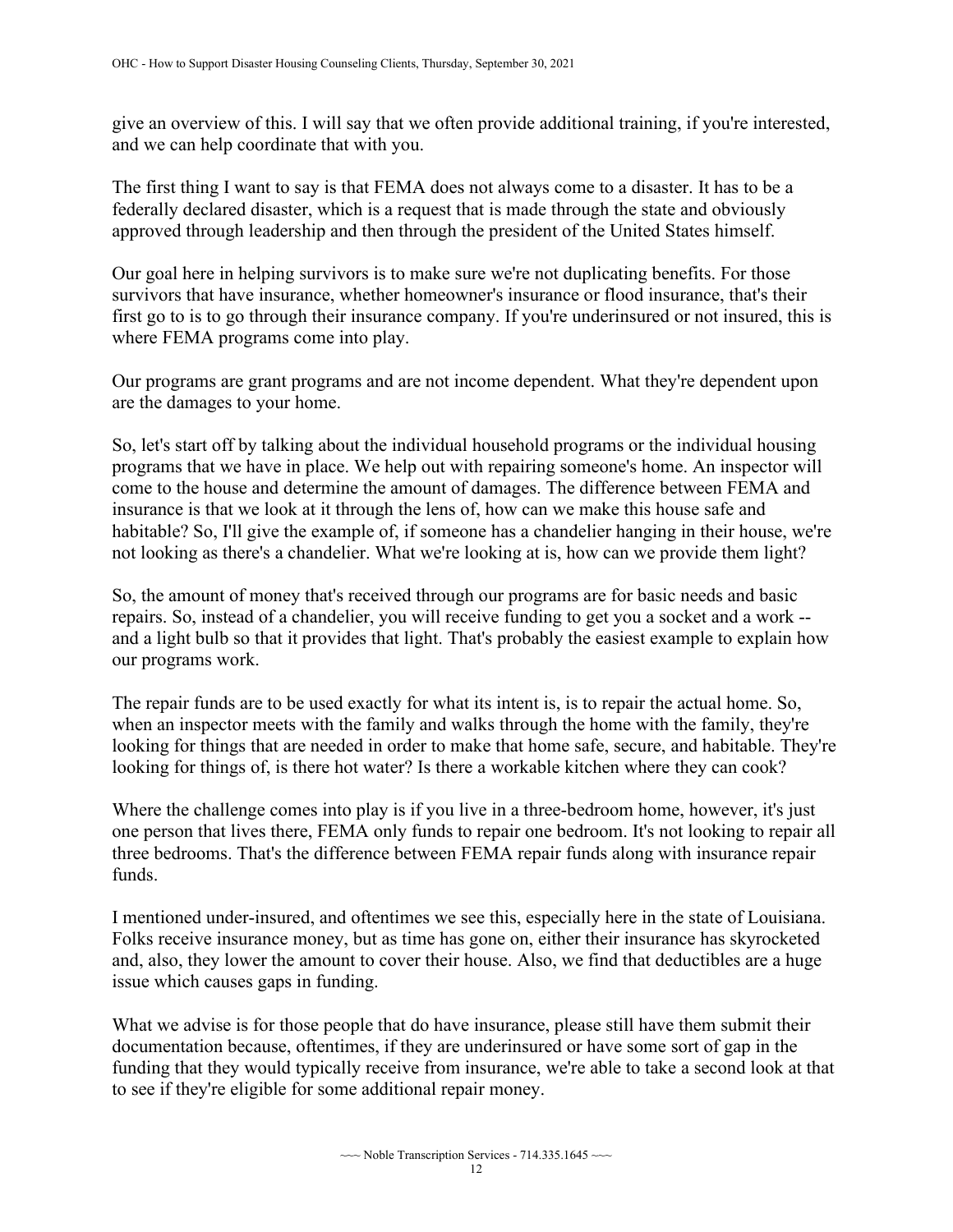The next program that's listed here is rental assistance. FEMA does provide assistance for rent. However, if they have insurance, they also offer under homeowner's insurance what's called additional living expense or loss of use. If an individual receives this type of money through their insurance company, they will not receive rental assistance through FEMA.

 However, if they do not have that particular -- do not have insurance or have the means of provide their rent receipts -- once again, documentation, documentation, but to provide their obtaining the loss of use funds, FEMA will provide rent. Normally, the first amount of rent that they would receive is for two months, and then it's revisited. It will be up to the homeowner to rental receipts, to provide their lease that they have, and to provide what exactly is that need. So, there's a budget form that they would fill out, showing that they're still in need financially for FEMA to continue with the rental assistance.

 I will note that our programs are only four -- are up to 18 months from the date of declaration. So, for rental assistance, if someone continues to provide those documentations, FEMA could possibly pay rent for 18 months, based upon the need.

 with. The Direct Housing Program deals with the mobile homes and travel trailers. We also have Direct housing. Direct housing is probably our most familiar program that folks are familiar what's called the Multi-Lease Repair Program and another program called Direct Lease.

 These are for those individuals that have been heavily impacted and realize that, either as a renter going to have the repairs done to their apartment complex or the house that they lease. or a homeowner, they're not able to have the repairs done to their home or the landlord is not

 home, or are they willing to relocate elsewhere? We work directly with that family, which goes through an interview process, to find out what are their long-term needs. If they were provided that type of unit, would they want to stay near their

 The mobile homes and travel trailers can sometimes be placed in front of a survivor's house, but oftentimes, we also use what's called commercial parks. These are preexisting mobile home parks where FEMA will place the unit for people to live in.

Once again, this is an 18-month program during the date of declaration, and with the direct housing program, individuals are visited every month by a FEMA recertification adviser who comes in and talks to you about what is their recovery plan. How are we moving forward? Talks to them about their progress with making repairs or the landlord's repairs to their home.

 with the state. Therefore, if they need to be referred to additional resources out in the This is part of the process in order to help them in their recovery efforts and also to work closely community, the state can help us do so.

 There are several programs within other needs assistance. However, the most -- the program that I will also mention that, under our IHP program, we have what's called other needs assistance.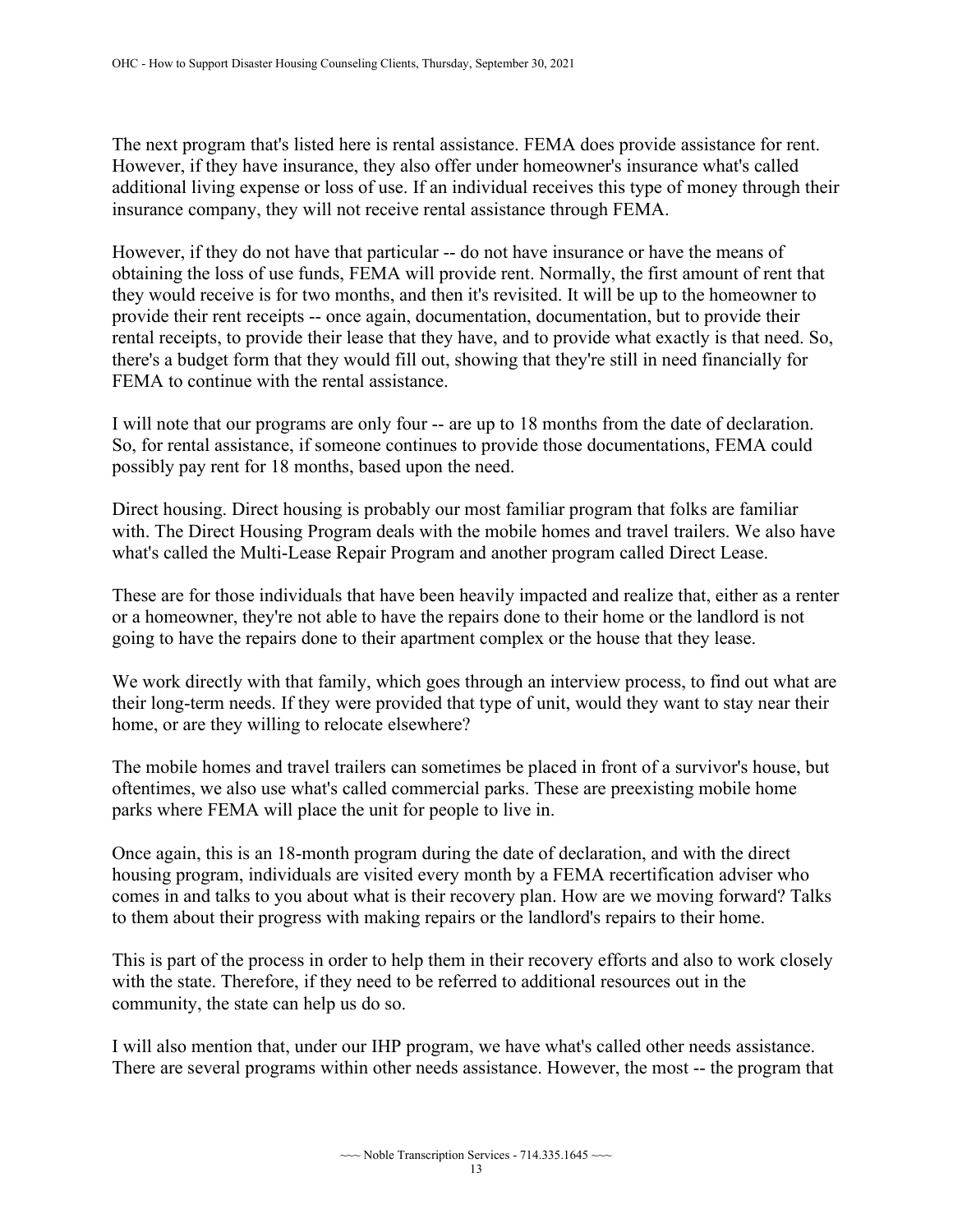people are most aware of is what we call personal property. These are for individuals that receive damages to things like furniture, some appliances, and also clothing, toys, and goods.

This program is what we call Small Business -- SBA dependent, Small Business Association dependent, and I know SBA will be talked about briefly after. But for those people that receive an SBA application but are denied, they are sent back to us to see if they qualify for the other needs assistance program.

 The additional programs that were turned on for Hurricane Ida are actually programs that were requested by the state. One of them is the Critical Needs Assistance program. The Critical Needs Assistance program was a program that was turned on to immediately help those individuals who stated at time of registration they needed help with clothing, food, or sheltering. That family, if they answered yes to any of those questions, received \$500. The \$500 is for them to get back on their feet, to provide quick money in their pocket, and to help them with those three individual things that they mentioned.

 chainsaw or a generator and get reimbursed through FEMA. The chainsaw program provided The next one is our chainsaw and generator reimbursement program. Should an individual have a tree that fell on their property or were out of power, they had the ability to go purchase the \$250 in reimbursement. The family would have to show proof of a receipt that it was purchased. For the generator, also show proof of receipt that it was purchased, and they could receive up to \$800 for the generator reimbursement program.

Also, we need to ensure that, for the generator reimbursement program, that there was power outages at the time of the disaster. So, this is not for mitigation needs by any means. This was so it helped with getting families back in their homes, and the only thing that was missing was the power to be able to get that restored.

The last one that's noted here on this slide is the Temporary Sheltering Assistance or the TSA program. So, many folks know of it as our hotel program. This is currently an ongoing program that's happening at this time. For those people that are eligible for FEMA assistance, they could possibly be eligible to stay in a hotel that FEMA pays for.

These hotels can be found listed on www.disasterassistance.gov, and there's a list of hotels for, not only the state of Louisiana that are willing to participate in the program, but other neighboring states as well where folks can go and stay. FEMA pays the hotel directly, and the individual is able to stay there based on their eligibility, and, once again, are contacted on a regular basis by FEMA. And we can go to the next slide.

 communities. It's a search engine that you're able to type in the city, state, or your zip code. And listed once that's -- once the city, state, or zip code is entered. This is a great resource for those individuals that are looking for additional resources in the so, we have other disasters going on. So, if you're looking for Ida specific things, you'll see Ida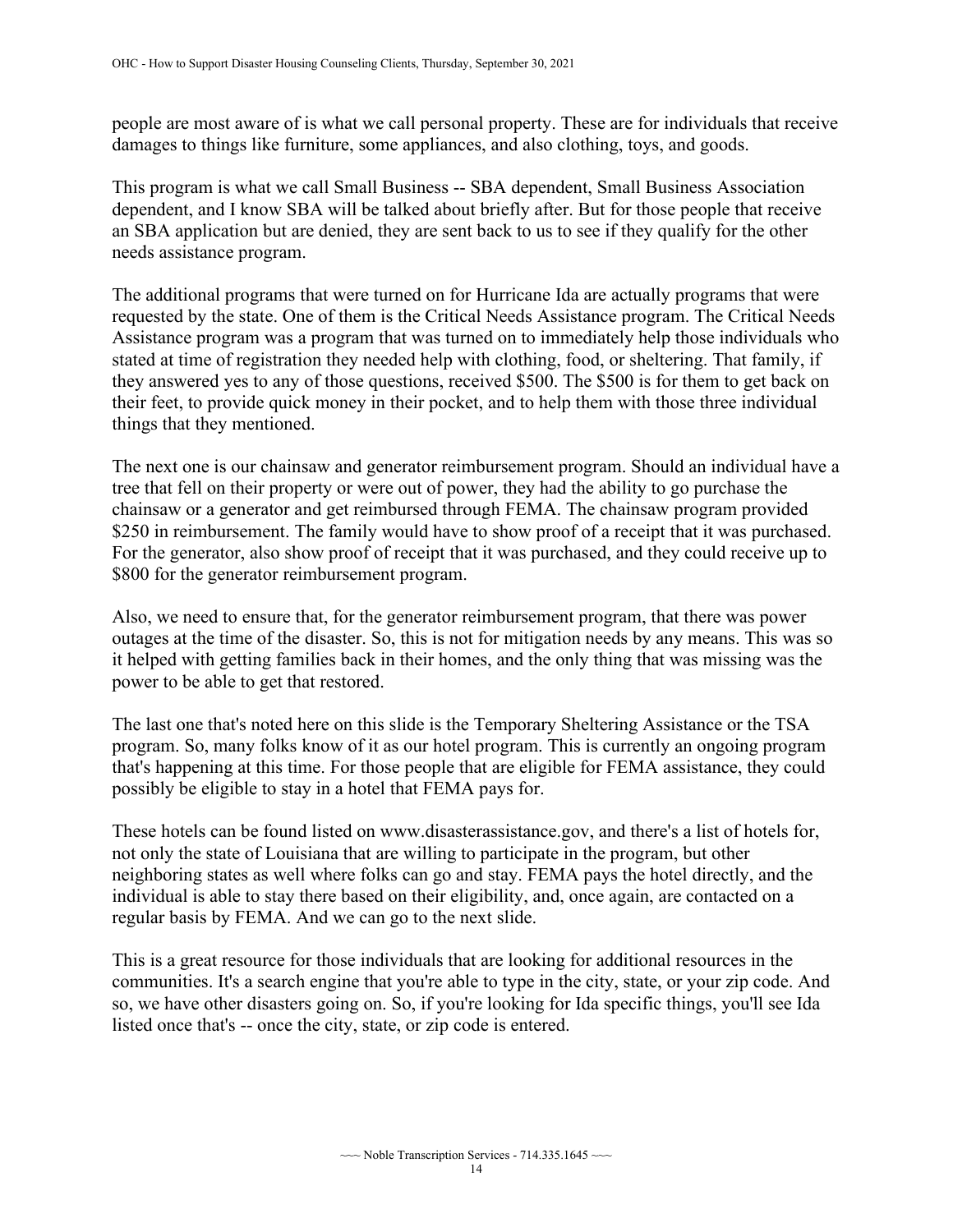do I donate, if I want to help survivors in the state of Louisiana or in other states? From here, you're going to look at several resources. For example, some folks go to this page because they want to know, how can I help? Can I volunteer? Where do I go to volunteer? How

 such as American Red Cross. It'll have telephone numbers to what we call 211 via link. This is a Josh -- Joseph, I'll go ahead and turn it over to you. But it also provides resources of where can an individual go. So, it'll have numbers to resources telephone number that provides resources on specific needs. For those that are looking for clothing, food banks, things of that nature, this is where your resource comes in. And with that,

Joseph Sant: Thanks, Angele. And I'll just note, just connecting there with that last point for Angele, that housing counseling agencies could potentially be included in the local alert systems. So, that is something that's useful to note and see if you want to be getting referrals that way.

 And there's also a tool here, a sample promotional flier, that's linked to here that informs -- it's a model form to help educate the community about what housing counseling services are for and how they could be useful in disaster response.

So, I'm going to talk briefly here about SBA disaster loans, just to give a brief overview. So, Small Business Administration disaster loans, again, are available beyond business owners. If you live in a declared disaster area and have experienced damage to your home or personal property, you might be eligible for financial assistance from SBA as a homeowner, as a renter, or a personal property owner. So, you could apply to the SBA for a loan.

 to \$40,000 to repair -- replace or repair personal property such as cars, appliances, furniture that There are a few different types. Homeowners can apply for up to \$200,000 to replace or repair their primary residence. In some cases, SBA can refinance all or part of a previous mortgage when the applicant doesn't have a credit available elsewhere and has been damaged by a disaster that's not covered by insurance. And also, renters and homeowners could qualify for loans of up was damaged or destroyed in a disaster.

 So, briefly wanted to touch on that and encourage you to look into that further. And here I'm going to pass it back to Genea to talk about some of the Louisiana partnerships to highlight.

able to support survivors. Genea Lathers: Thanks, Joseph. So, Joe talked about FEMA resources. We talked about SBA, and actually, in the state, we have some great partners with the small business development corporations that are under our Economic Development Agency who help in terms of SBA applications. Those are currently being deployed in the impacted regions, and I'll just say this because we need each other within the advocacy, within the alliance, and with the inclusion to be

Likely, it's not just one source that will fully help a survivor get to their recovery. So, their capacity for self-organization definitely doesn't fall within themselves. Our agencies work together to help build what that looks like.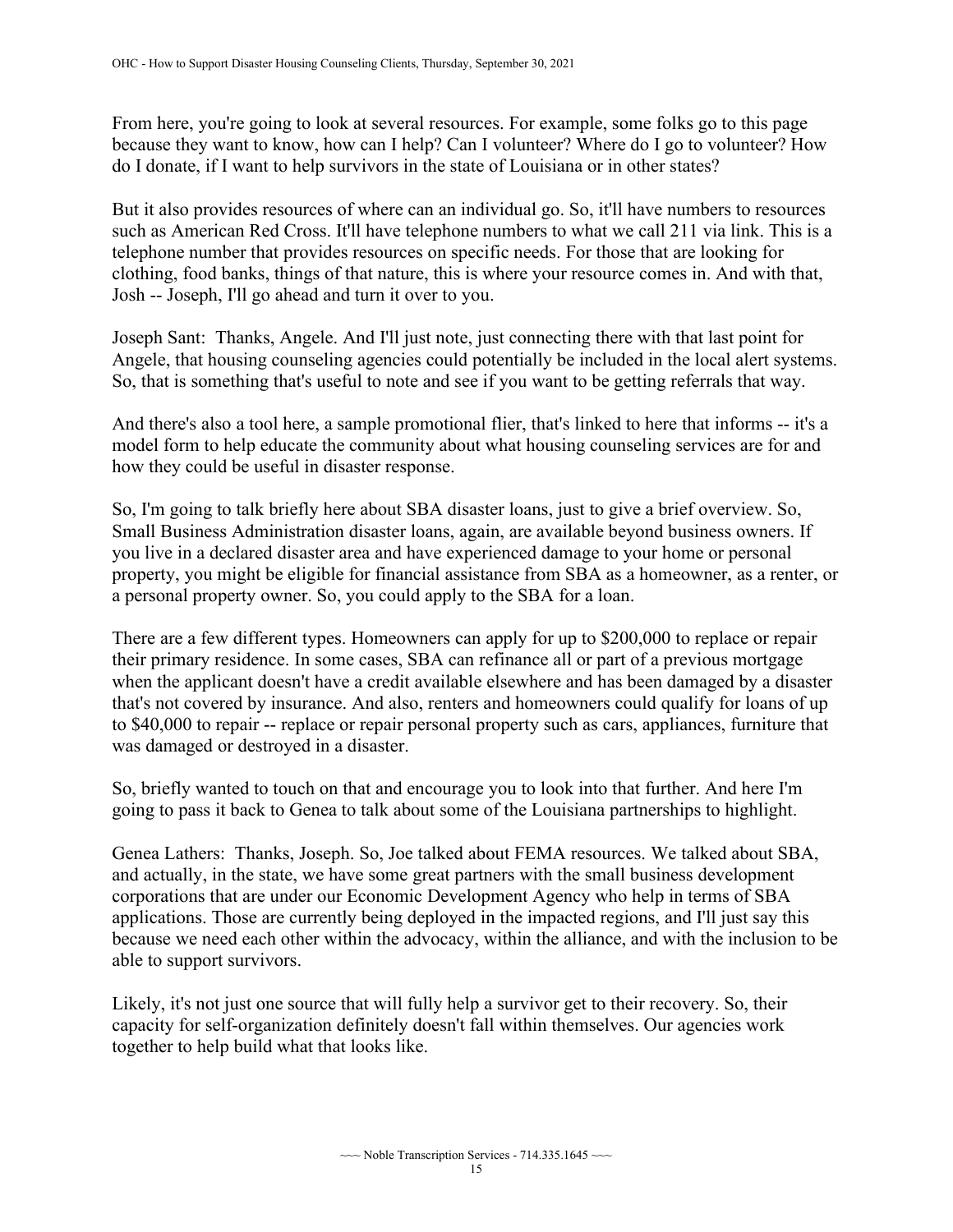Effective communication. We create strands of communication within each other and within the community through our external affairs and through community outreach resources. So, definitely, the use of local knowledge and resources is going to help you.

 of our organizations together to support survivors and -- in recovery. That collaboration is We are in the midst of looking at long-term some recovery service centers that would include all essential to support survivors in recovery, and we definitely want you all as housing counselors to understand the resources within the area and continue to empower our survivors to support them in their recovery.

Now, something that's built out a little bit longer in the disaster, it's usually not built right at the beginning, but is the long-term recovery groups. And those are organizations that help to build and facilitate unmet needs roundtables and typically look at funds to support survivors in their repair and rebuilding needs.

These LTRGs bring together community resources and pair them with unmet needs to ensure the most vulnerable in the community can recover from a disaster. And as a state, we work very closely with our nonprofits to help support with survivor advocacy, help to work through all of the challenges in working through the federal government and what is offered to them in services, what they're eligible for, and to advocate for what's in the gap and what nonprofits can be able to provide.

So, they've been a great resource to us in the past, and they're working now mainly in the response organization, while people are still trying to get up and rebuild their lives. But eventually, it'll be towards home rebuilding and truly recovering from the disaster. So, it's a great resource and a great partnership that we need to include because federal dollars only go so far.

Olivia Healey: Okay. So, for the remaining time of our session today, we're going to pivot into Q&A. I wanted to thank all of our panelists for all of the input and guidance that they were able to give us.

And really just high-level takeaways are the key document, document, document, and helping your clients make sure that they're doing that throughout the process, being aware of all the partnerships that you can use at a local, state, and federal level, and the resources and programs that come with those partnerships and making sure that you are aware of all the different needs and trouble points that our clients are going through as you provide those housing counseling services.

We are going to go into the Q&A, but what I wanted to first put up on the screen is what -- and this would be back to our Mentimeter, and I could throw the link back into the chat. But we want to just gauge what your next steps will be after this webinar, based off of all the guidance that we were able to provide today.

And if you don't have that link still readily available on your computer, it's now in the chat, and you're able to do that.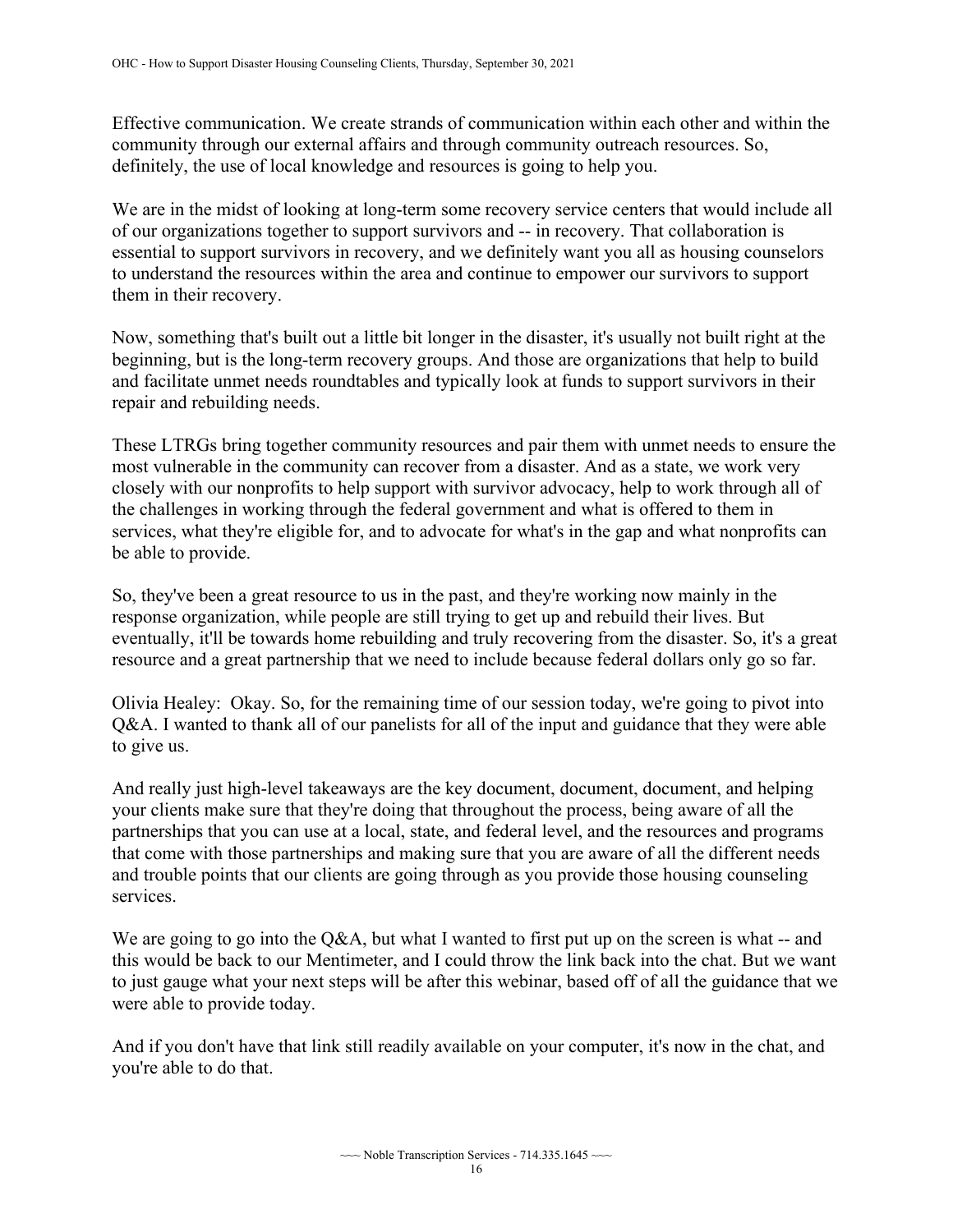So, we have individuals that are going to coordinate with the state and local disaster leads, view the resources on the HUD Exchange, work with their HUD POCs on the next steps. And really using today's presentation to click through all of the links and resources that we've provided and really touching and make sure you know all the details that exist operating post-disaster.

We also wanted to give you guys the opportunity to provide any other training needs that you have, and it could have came out of today's conversation or some of the design that's going to spark during our Q&A. And we'll leave that open for you guys to provide your input for the remaining of the time and want to address some of the questions that have been submitted into the box now.

 for the one -- first question that we have is, "Is there an income threshold for those FEMA I think one of the questions that we could start with, can we have Angele get back on camera with us, and we have some FEMA specific questions that we could address with you? Okay. So, assistance programs for the people who were affected?"

 income in our registration process, our grants are not based upon the actual income. What -- the Angele Rogers: And the answer is no. So, although we asked the question about the household reason why we asked the question about the household income is because, oftentimes, SBA may be able to provide a loan to assist the family as well. So, we work closely in partnership with SBA. So, that's why the question is asked, but FEMA programs are not based on income.

 Olivia Healey: Okay. Thank you. And then the other question that I saw come up here was -- and this is kind of directed towards you, and Joseph may also be better equipped to answer this question, but, "Who from a housing counseling agency can reach out and connect with FEMA?"

 Angele Rogers: So, it's twofold. Number one, we always encourage -- so, during the time of a counseling -- counselors get in touch with what we call our voluntary agency liaisons. They tend disaster, FEMA has boots on the ground. So, we highly encourage that folks like the housing to be the ones that are out in the community. We love to provide their contact information, not for a survivor but for folks like you that have questions about FEMA's programs.

They also are able to link folks up with resources that are in the community. And so, we talked a lot about the long-term recovery groups or other nonprofit organizations that are out in the field. These voluntary agency liaisons are not only subject matter experts with FEMA programs but can provide you that additional guidance of who can help with certain situations. And so, with that, during the time of the disaster, we would definitely provide who to contact that are working in the communities you may be working in.

Olivia Healey: Great. And that -- and that's definitely helpful for housing counselors on the line with us today, and it further reiterates our point, too, to be the bearer of all the information and all the resources available so you can educate your clients on all of the services that they can undergo. So, thank you, Angele.

I think, based on time, we should pivot to closing up today's webinar, and that's just going to be a quick overview of our resources and training opportunities that exist on the HUD Exchange.